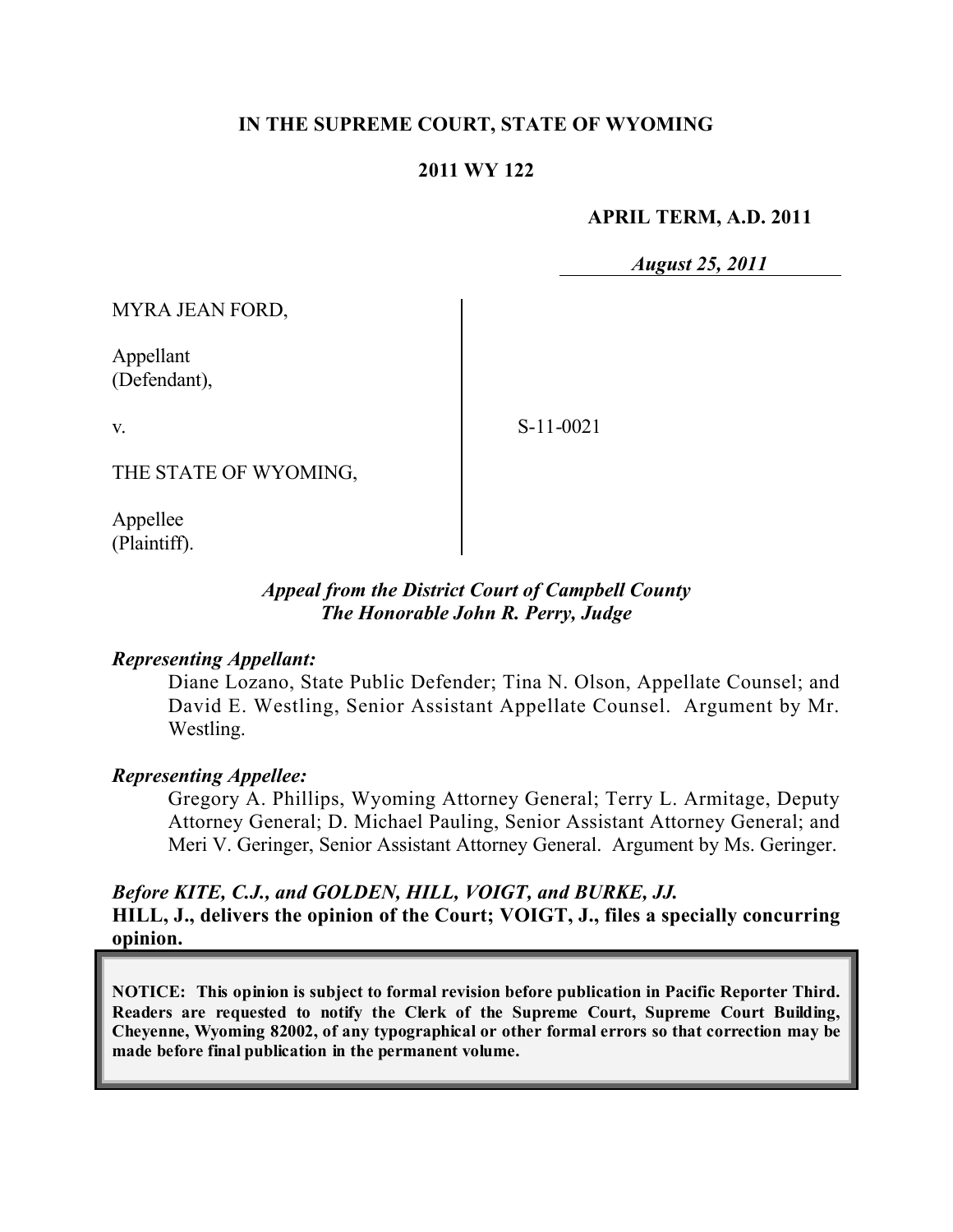**HILL,** Justice.

[¶1] Appellant, Myra Jean Ford (Ford), was convicted of seven counts of forgery. In this appeal Ford contends that the district court abused its discretion when it denied her motion for judgment of acquittal at the close of the State's presentation of evidence. Ford maintains that the evidence the State produced was not sufficient to prove any of the fundamental elements of the crime of forgery. We will reverse and remand with directions that the information be dismissed with prejudice.

# **ISSUE**

[¶2] Ford raises this issue:

Did the trial court abuse its discretion by denying Myra Ford's motion for acquittal after the prosecution failed to produce evidence sufficient to prove the elements of forgery required by W.S.  $\S 6-3-602(a)(ii)(b)$ ?

The State rephrases that issue somewhat, but in essence mirrors Ford's articulation of it.

# **FACTS AND PROCEEDINGS**

[¶3] Before the trial began, the parties agreed to these facts having been proved. The stipulation was read to the jury as an instruction at the end of the trial, but before closing arguments:

> Ladies and Gentlemen, the parties have stipulated that all of the people named in all of the charges actually received counseling services from [Ford].

> Further, the parties have stipulated that the Campbell County Memorial Hospital did not suffer monetary loss as a result of [Ford's] actions. As you were instructed in Jury Instruction No. 3, you must accept these stipulated facts as proved.

[¶4] Ford worked as a substance abuse therapist at Campbell County Memorial Hospital (CCMH). Count 1 of the charges against Ford alleged that under the date of December 17, 2007, she sent a letter written on CCMH letterhead stationery to the Wyoming Department of Family Services advising that her patient, AB, did not require substance abuse treatment. Ford did not treat AB at CCMH, but rather did so on her own time and at her home, without charging AB a fee of any sort. This is true with respect to all of the counts which follow hereafter. Count 2 alleged that Ford corresponded to the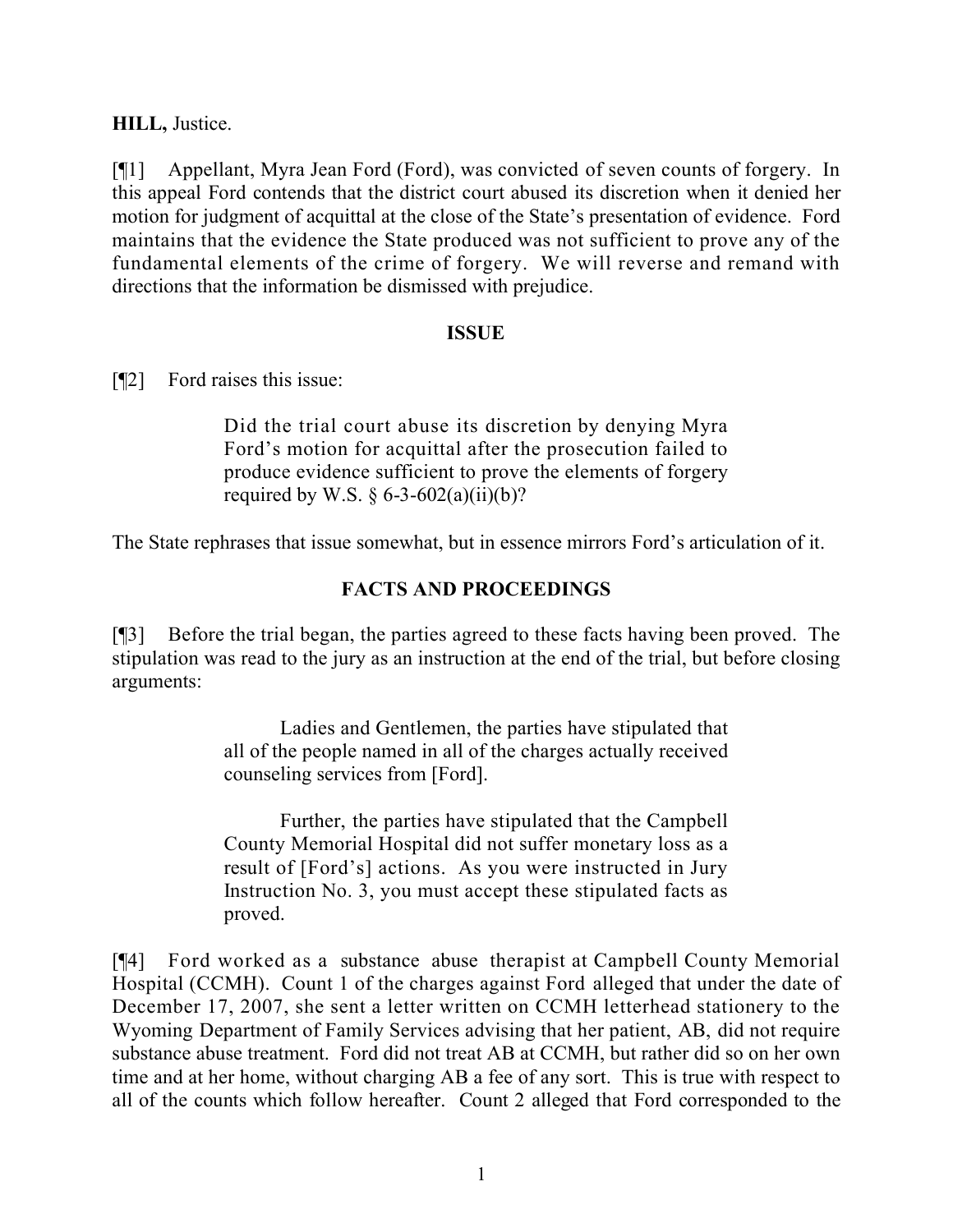Wyoming Department of Corrections on CCMH stationery on January 23, 2009, informing that agency that she had provided counseling services to RB. Count 3 alleged that Ford corresponded on CCMH stationery to the Campbell County Circuit Court on March 11, 2008, recommending that GB receive treatment for substance abuse. Count 4 alleged that on January 26, 2009, Ford corresponded to the Wyoming Department of Corrections, Division of Field Services, on CCMH stationery asserting that she had provided counseling services to BB. Count 5 alleged that on October 2, 2008, Ford corresponded on CCMH stationery with Crook County Circuit Court asserting that she had provided treatment to MP. Count 6 alleged that on April 20, 2007, Ford corresponded on CCMH stationery with the Wyoming Department of Corrections, Division of Field Services, describing services she provided to LM. Finally, Count 7 alleged that on March 17, 2008, Ford corresponded on CCMH stationery with the Natrona County Circuit Court reporting that she had provided counseling services to JP. Ford did not present any evidence in her defense.

[¶5] Ford was interviewed by police officers, and she admitted to providing the counseling at issue to friends who could not afford CCMH's fees for that service, that she knew CCMH personnel policies did not permit her to do such a thing without the express permission of CCMH administrators, and that she knew it was unethical and wrong. Ford was discharged from her employment because of the conduct described above. At the time the presentence investigation report was prepared, Ford's license(s) to practice as a counselor were under review but no final action had been taken. That report also indicates that Ford was working as a receptionist at a salon, rather than as a counselor, at the time the report was prepared.

## **DISCUSSION**

## **Standard of Review**

[¶6] In *Taylor v. State*, 2011 WY 18, ¶ 10, 246 P.3d 596, 598-99 (Wyo. 2011) we held:

We have described the standard applicable to a review of a denial of a motion for a judgment of acquittal as follows:

Our responsibility in considering the propriety of a ruling on a motion for judgment of acquittal is the same as that of the trial court. *Cloman v. State*, Wyo., 574 P.2d 410 (1978). The question raised is the sufficiency of the evidence to sustain the charge, which is a matter to be determined within the sound discretion of the trial court. *Chavez v. State*, Wyo., 601 P.2d 166 (1979); *Montez v. State*, Wyo., 527 P.2d 1330 (1974). In making that determination the district court must assume the truth of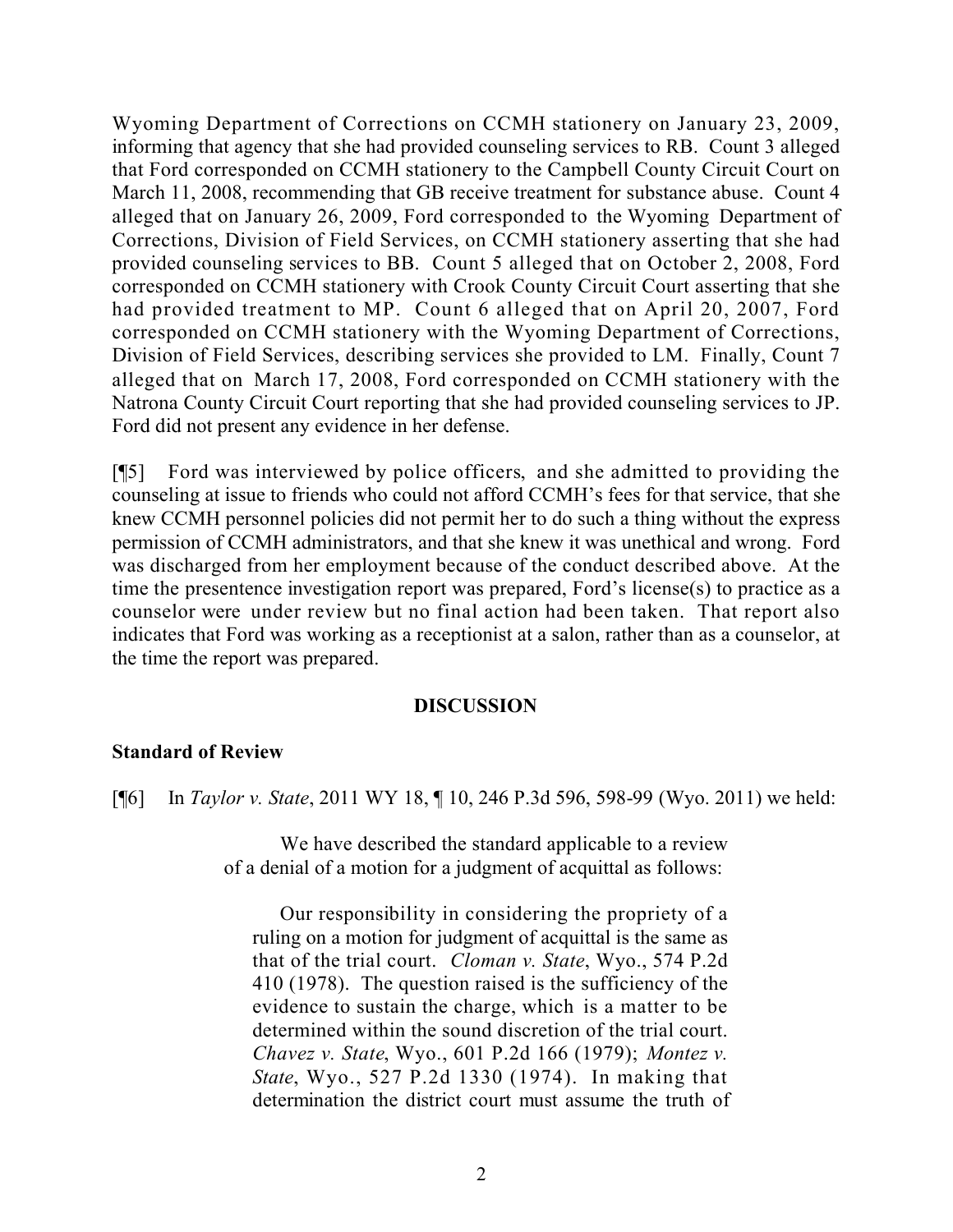the evidence of the State and give to the State the benefit of all legitimate inferences to be drawn from that evidence. If a prima facie case is demonstrated when the evidence is so examined, the motion for judgment of acquittal properly is denied. *Russell v. State*, Wyo., 583 P.2d 690 (1978). It is proper to grant a motion for judgment of acquittal only if there is no substantial evidence to sustain the material allegations relating to the offense that is charged. *Heberling v. State*, Wyo., 507 P.2d 1 (1973), cert. denied 414 U.S. 1022, 94 S.Ct. 444, 38 L.Ed.2d 313 (1973); *Fresquez v. State*, Wyo., 492 P.2d 197 (1971). Such a result is indicated if the evidence requires the jury to speculate or conjecture as to the defendant's guilt or if a reasonable juror must have a reasonable doubt as to the existence of any of the essential elements of the crime when the evidence is viewed in the light most favorable to the State. *Chavez v. State*, supra; *Russell v. State*, supra.

*Martinez v. State*, 2009 WY 6, ¶ 11, 199 P.3d 526, 530 (Wyo.2009) (quoting *Aragon v. State*, 627 P.2d 599, 602 (Wyo.1981)).

## **Forgery**

[¶7] Wyo. Stat. Ann. § 6-3-602 (LexisNexis 2011) provides:

### **§ 6-3-602. Forgery; penalties.**

**(a) A person is guilty of forgery if, with intent to defraud, he**:

> (i) Alters any writing of another without authority;

> **(ii) Makes, completes, executes, authenticates, issues or transfers any writing so that it purports to be the act of another who did not authorize that act,** or to have been executed at a time or place or in a numbered sequence other than was in fact the case, or to be a copy of an original when no such original existed; or

> (iii) Utters any writing which he knows to be forged in a manner specified in paragraphs (i) or (ii) of this subsection.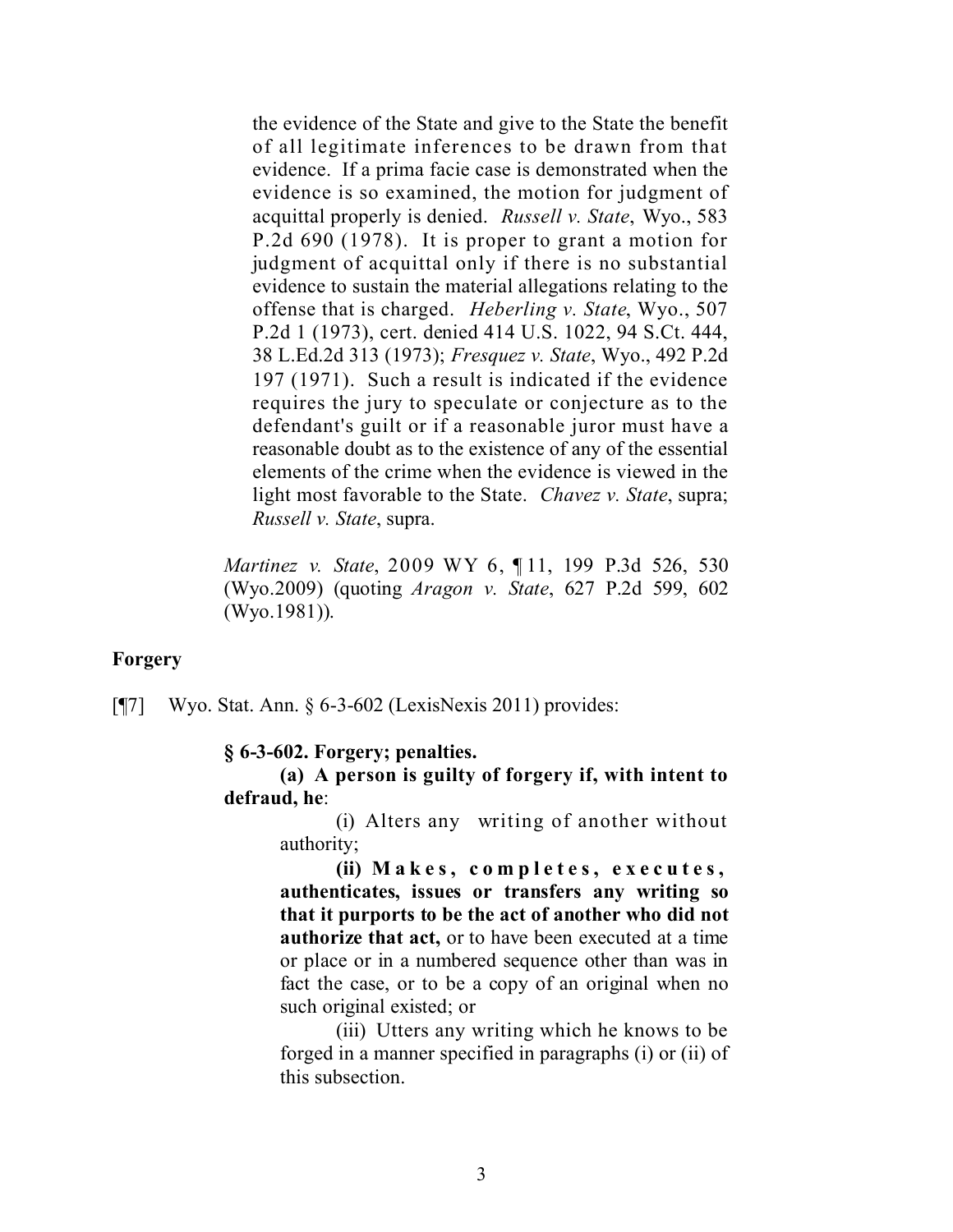**(b) Except as provided in subsection (c) of this section, forgery is a felony punishable by imprisonment for not more than ten (10) years, a fine of not more than ten thousand dollars (\$10,000.00), or both**.

(c) Forgery is a misdemeanor punishable by imprisonment for not more than six (6) months, a fine of not more than seven hundred fifty dollars (\$750.00), or both, if the writing is a:

(i) Permit required by W.S. 11-21-102 through 11-21-104; or

(ii) Number or check number placed on a car or pit car in or about a mine. [Emphasis added.]

Ford was charged with violating  $\S$  6-3-602(a)(ii) and (b) in each of the seven counts. Each count was described in a separate instruction, and we will give one instruction as an example:

> Jury Instruction No. 10. The elements of the crime of forgery as charged in Count 3 of this case are:

> > One, on or about March 11, 2008;

Two, in Campbell County, Wyoming;

Three, the defendant, Myra Jean Ford;

Four, with the intent to defraud;

Five, made a writing so it purported to be the act of another, to wit, submitted a certification to the Campbell County Circuit Court confirming that [GB] had received counseling issued on letterhead and purporting to have been authorized by Campbell County Memorial Hospital;

And, six, Campbell County Memorial Hospital did not authorize that act.

If you find from your consideration of all of the evidence that each of these elements has been proved beyond a reasonable doubt, then you should find the defendant guilty of Count 3.

If, on the other hand, you find from your consideration of all of the evidence that any of these elements has not been proved beyond a reasonable doubt, then you should find the defendant not guilty of Count 3.

[¶8] Ford contends that a person cannot commit forgery by signing an instrument in his or her own name, citing 37 C.J.S. *Forgery* § 8 (2008 and 2010 Cum. Supp.). The exact wording includes the following: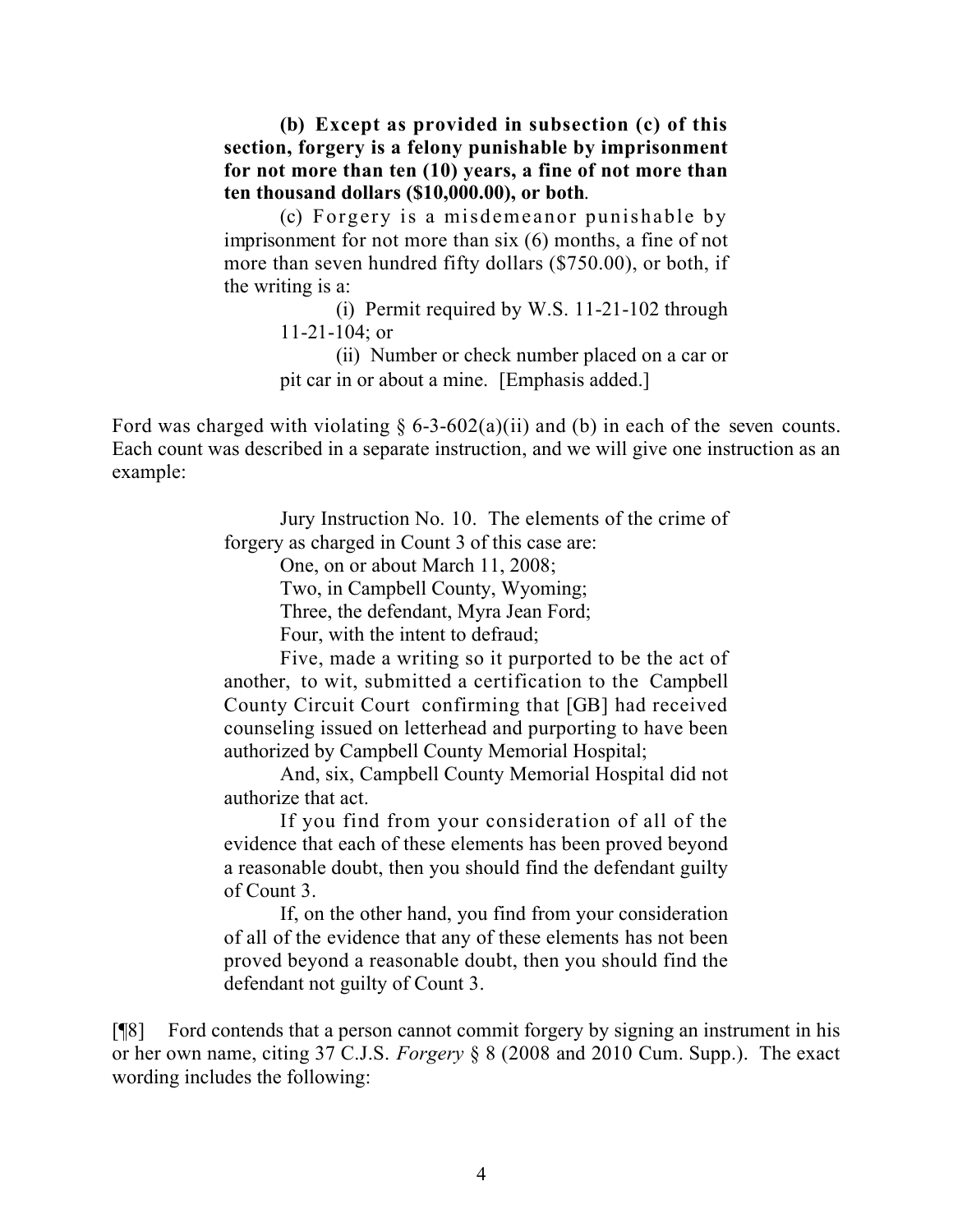Subject to statutory variations, the false making or alteration of some instrument in writing is an essential element of the crime of forgery. The essence of forgery is that the writing must purport to be the writing of another than the person making it. In the paradigmatic case of "forgery" at common law, the instrument is not what it purports to be, because it purports to be written by someone who did not actually write it. Furthermore, assuming the requisite knowledge and intent, one commits forgery when he or she makes up the instrument, whether such person or someone else places the false signature on it.

Forgery cannot be committed by the making of a genuine instrument, although the statements made therein are untrue. A false making must relate to the genuineness of the execution of a document, not to the genuineness of its contents. Thus, where the falsity lies in the representations of facts, not in the genuineness of execution, it is not "forgery."

Under some statutes, the completion of a genuine instrument in an unauthorized manner, or without the authority of anyone entitled to grant such authority, constitutes forgery. Under such statutes, it is not necessary for a written instrument to expressly purport to have been made by the authority of one who did not give authority, as it is only necessary that the instrument be made in such a manner.

### *Use of own name*.

Generally, a person cannot commit forgery by signing an instrument in his or her own name, and in forgery prosecutions the state must generally prove that defendant used the name of another. However, signing one's own name with the intent that the writing be received as written by another person, or impersonating another in the signature of an instrument, or signing in such a way as to make the writing purport to be that of another, are all acts of forgery.

[¶9] The instructions informed the jury that Ford's crime required the jury to find beyond a reasonable doubt that CCMH had not authorized her to sign the letters. We are not convinced that that is a correct construction of the statute. The statute requires that the forged signature be that of "another." However, we are persuaded that the jury could not have concluded from the evidence presented that Ford (a person) had signed the name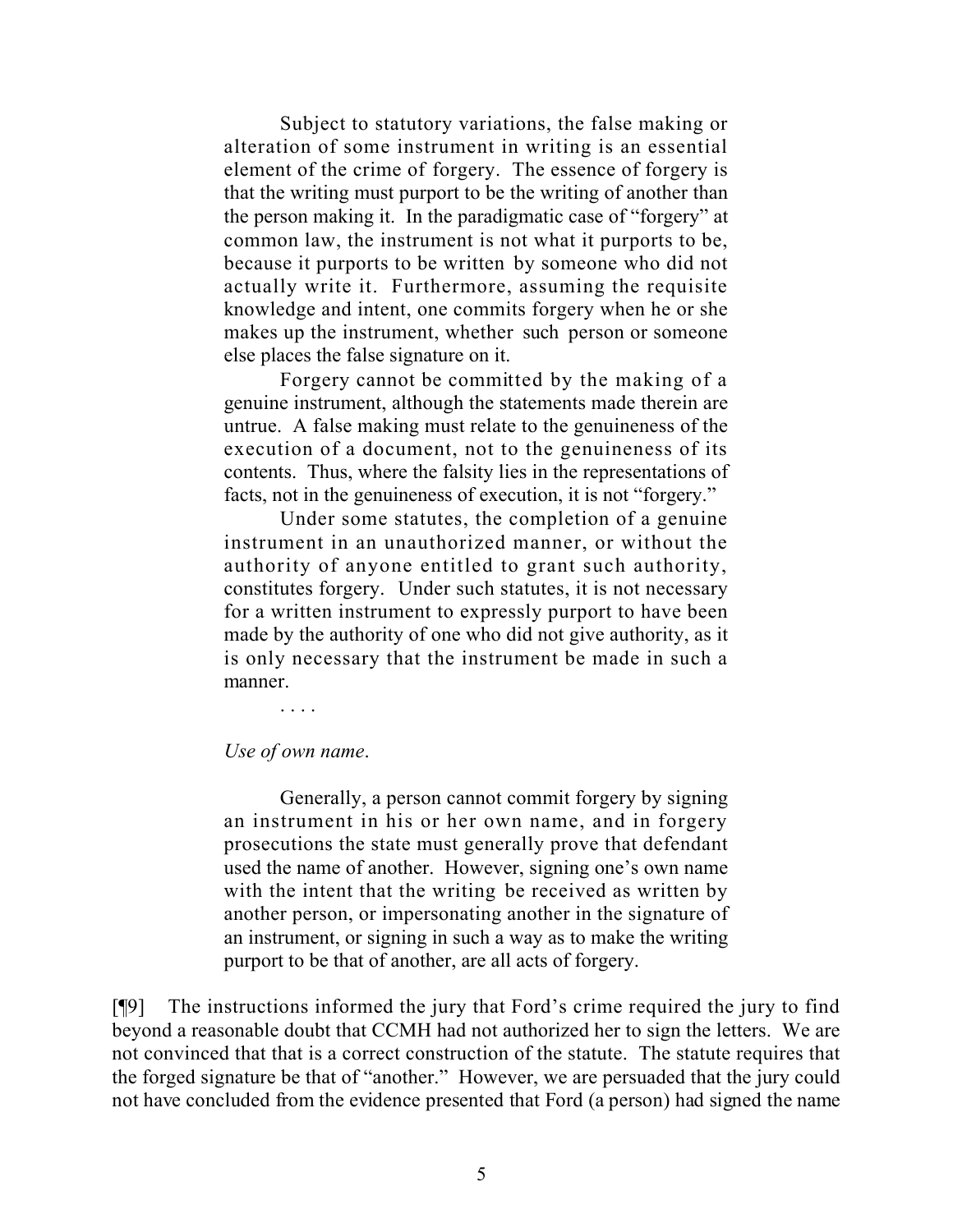of "another" (person). We are also persuaded that a jury could not have concluded that any person was defrauded by Ford's signing her name to such letters. The jury was instructed that all of the patients involved were counseled by Ford, and that fundamental representation was in all respects true. Moreover, CCMH as a theoretical "person or entity" could not have signed such letters because it could not qualify for the license to do so.

[¶10] Ford also relies on the case *State v. Jensen*, UT App. 467, ¶¶ 11-15, 105 P.3d 951, 955 (Utah 2004), *cert. denied*, *State v. Jensen*, 123 P.3d 815 (Table 2005), as well as many of the cases cited therein, for the proposition that Ford could not be found guilty for signing her own name:

> This court has emphasized that in forgery prosecutions the State must prove that the defendant used the name of another. *See State v. Gonzalez,* 822 P.2d 1214, 1216 (Utah Ct.App.1991) (" '[T]he state must show that the defendant not only used the name of another, but must also show that [she] did so without any authority to do so.' " (second alteration in original) (quoting *State v. Collins,* 597 P.2d 1317, 1317 (Utah 1979))). Likewise, a federal court has held that "[i]t is well established that forgery contemplates a writing which falsely purports to be the writing of another person than the actual maker." *Greathouse v. United States,* 170 F.2d 512, 514 (4th Cir.1948) (finding that it was not forgery for the defendant to issue a check in his own name on a bank in which he had no funds, despite the defendant's intent to defraud).

> Additionally, in addressing elements of forgery similar to those articulated in our forgery statute, other states have held that one who signs his own name, purporting to act with the authority of another, is not guilty of forgery. For example, the Texas Court of Appeals has held that "one who signs his true name, and does not represent himself to be someone else of the same name, does not commit a forgery because his act does not purport to be that of another." *Nobles v. Marcus,* 533 S.W.2d 923, 926 (Tex.1976). In *Nobles,* the court found that the defendant, in signing his own name to the corporation's deed under the false power of an officer of the corporation, did not commit forgery. *See id.* at 925-26. The court noted that while the defendant "may [have been] guilty of falsely representing the power under which he executed the instrument ... he did not represent his act to be that of another." *Id.* at 926.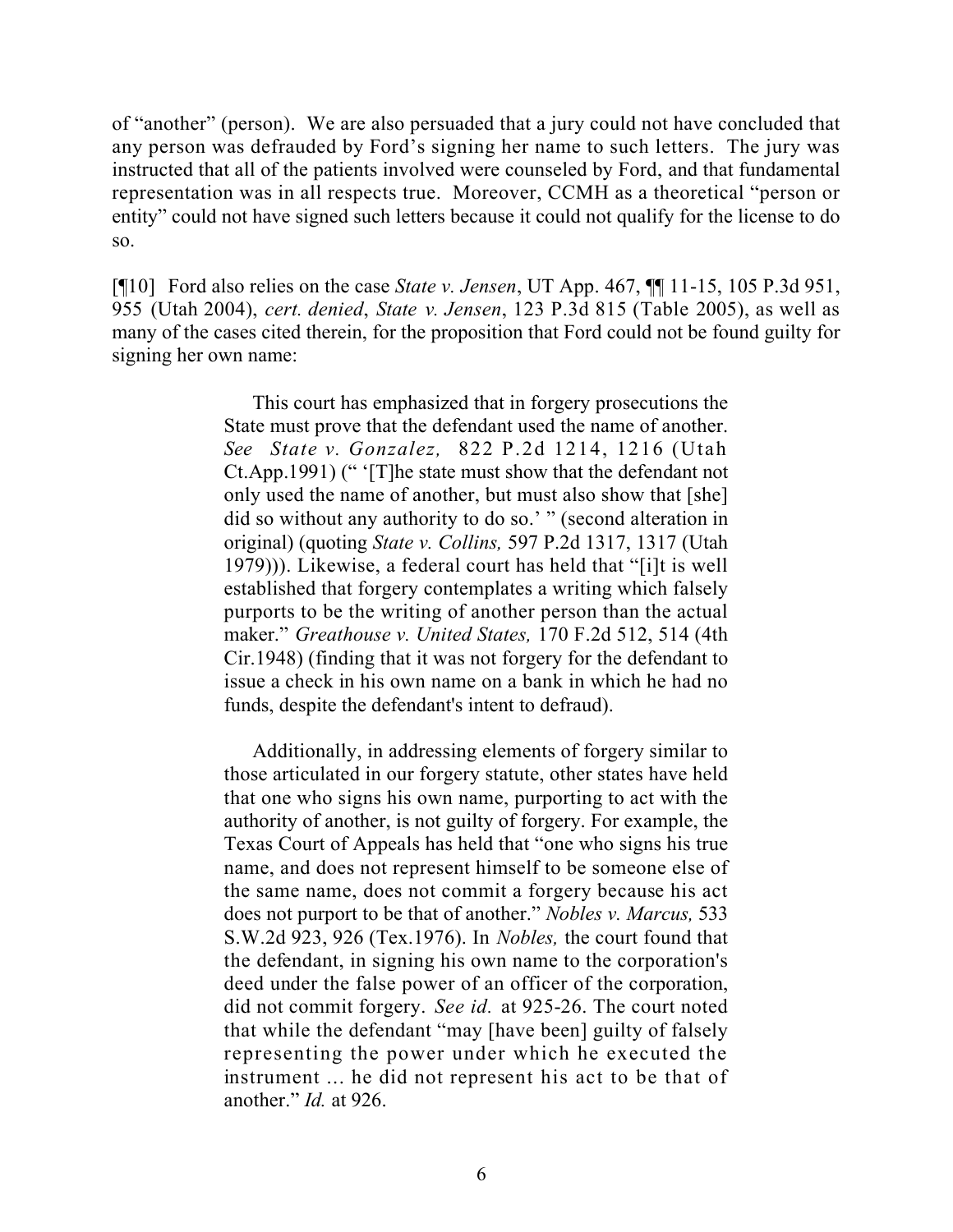Similarly, the New York Court of Appeals has held that the element of purporting to be another, as required under New York's forgery statute, "consist[ed] in falsely making an instrument purporting to be made by another." *People v. Mann,* 75 N.Y. 484, 486 (N.Y.1878) (finding a county officer who, without authority, executed a contract in his own name was not guilty of forgery). In *Mann,* the court distinguished purporting to be the act of another, a requisite element of forgery, from the false assumption of authority. *See id.*

One who makes an instrument signed with his own name, but purporting to bind another, does not make an instrument purporting to be the act of another.... The instrument shows upon its face that it is made by himself and is in point of fact his own act. The wrong done ... consists in the false assumption of authority to bind another ....

#### *Id.* at 486-87.

More recently, the New York Court of Appeals has held that " 'it is not forgery for a person to sign his own name to an instrument, and falsely and fraudulently represent that he has authority to bind another by doing so' and 'the signer is guilty of false pretenses only.' " *People v. Cunningham,* 2 N.Y.3d 593, 780 N.Y.S.2d 750, 813 N.E.2d 891, 894 (2004) (citation omitted). In *Cunningham,* the court concluded that a corporate consultant did not commit forgery by signing his own name to a corporate check, although his signature to the check was in excess of the authority delegated to him by the corporation. *See id.* 780 N.Y.S.2d 750, 813 N.E.2d at 892. In reaching this conclusion, the court noted that "under our present Penal Law, as under prior statutes and the common law, a distinction must be drawn between an instrument which is falsely made, altered or completed, and an instrument which contains misrepresentations not relevant to the identity of the maker or drawer of the instrument." *Id.* 780 N.Y.S.2d 750, 813 N.E.2d at 893 (quotations and citations omitted). The court in *Cunningham* also engages in a lengthy discussion of forgery at common law, its codification into state statutes, and the fact that most states' forgery statutes follow the common law requirement that the writing purport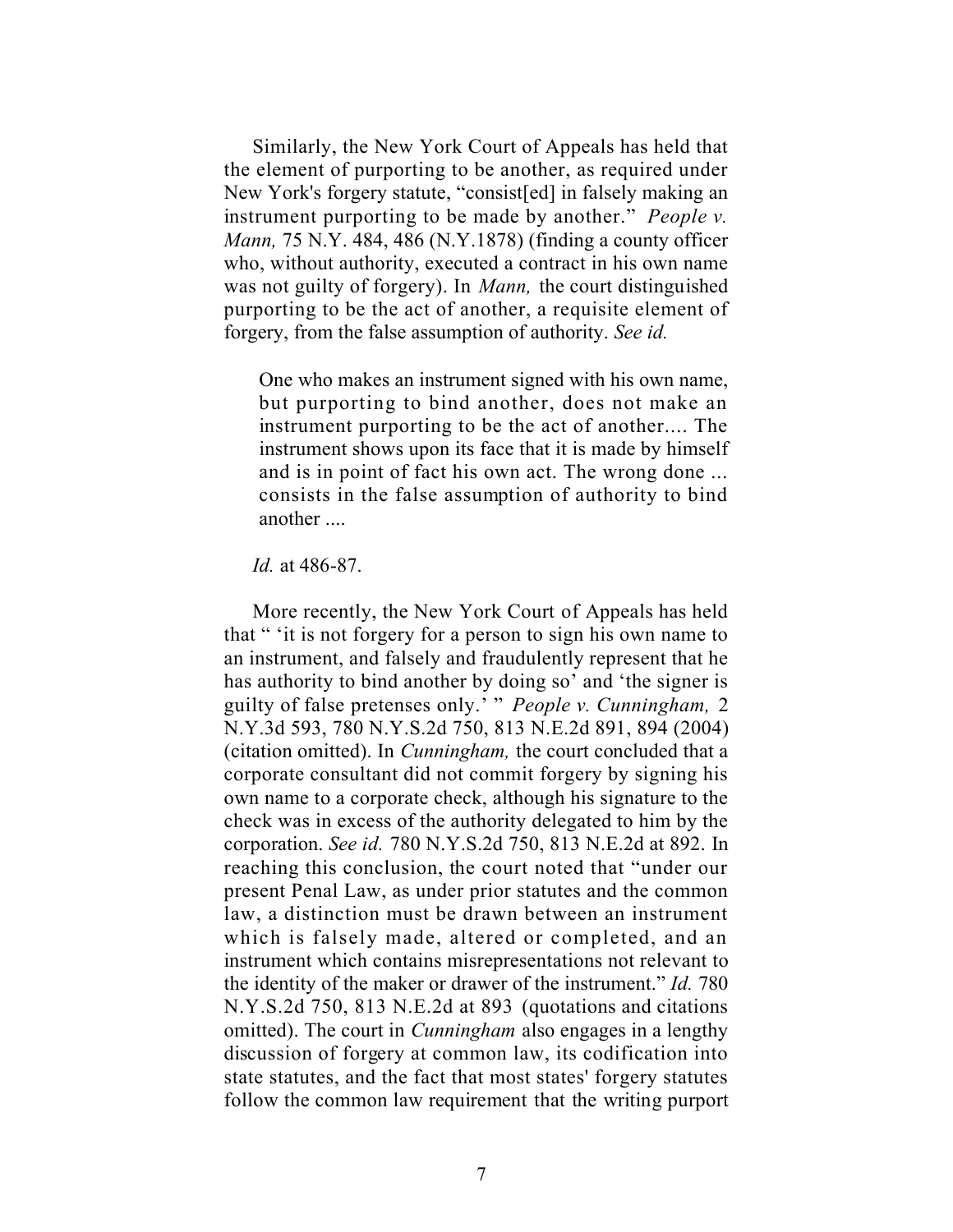to be that of another. *See id.* 780 N.Y.S.2d 750, 813 N.E.2d at 894 ("Although statutes vary, most jurisdictions in this country have tended to follow the [common law] approach to forgery.").

In the present case, Jensen similarly signed his own name to the Deed on the line reserved for BE and added the words "see lease." Consequently, Jensen did not make an instrument purporting to be the act of another. Thus, while Jensen, like the defendants in *Nobles* and *Mann,* may have been guilty of fraudulent assumption of authority, *see Christensen v. Nielson,* 73 Utah 603, 276 P. 645, 647-48 (1929) (discussing liability for false assumption of authority), the State failed to present sufficient evidence to raise a question of material fact as to whether in signing his own name on the Deed on the line reserved for BE, Jensen was purporting his signature to be the act of another. Thus, we reverse his conviction of forgery.

[¶11] The crux of the State's contention is that by signing her name on CCMH letterhead, she falsely represented that the material in the letter was that of CCMH or at least came with CCMH's "guarantee of quality," something which Ford did not have authority to do. Ford aptly points out that CCMH is not licensed or capable of affixing a signature to letters such as those in issue because it is not eligible to hold a license such as that held by Ford. Moreover, CCMH cannot act except through its officers, directors, and other employees authorized to act on its behalf. Finally, the State's contention that a document written on CCMH letterhead comes with some sort of special stature is not supported by any evidence in the record, other than the prosecutor's having said it was so (argument is not evidence). From the materials that are in the record on appeal, such a document comes with no greater standing than that of a private agency or person eligible to conduct such counseling. Indeed, it is just as likely to be true that in many cases the assessments made by private practitioners are given more weight than those of a public hospital or other public agency.

[¶12] We have not had very many opportunities to address the elements of the crime of forgery, and that statute has been amended from time to time over the years. We also note that the statute comes encrusted with centuries of precedents that date back to the common law. In *Dixon v. Williams*, 584 P.2d 1078, 1080-81 (Wyo. 1978) this Court opined:

> Forgery requires that there be a false making or alteration of some instrument in writing, a fraudulent intent, and the instrument must be capable of effecting a fraud. *State Board of Law Examiners v. Goppert*, 1949, 66 Wyo. 117, 205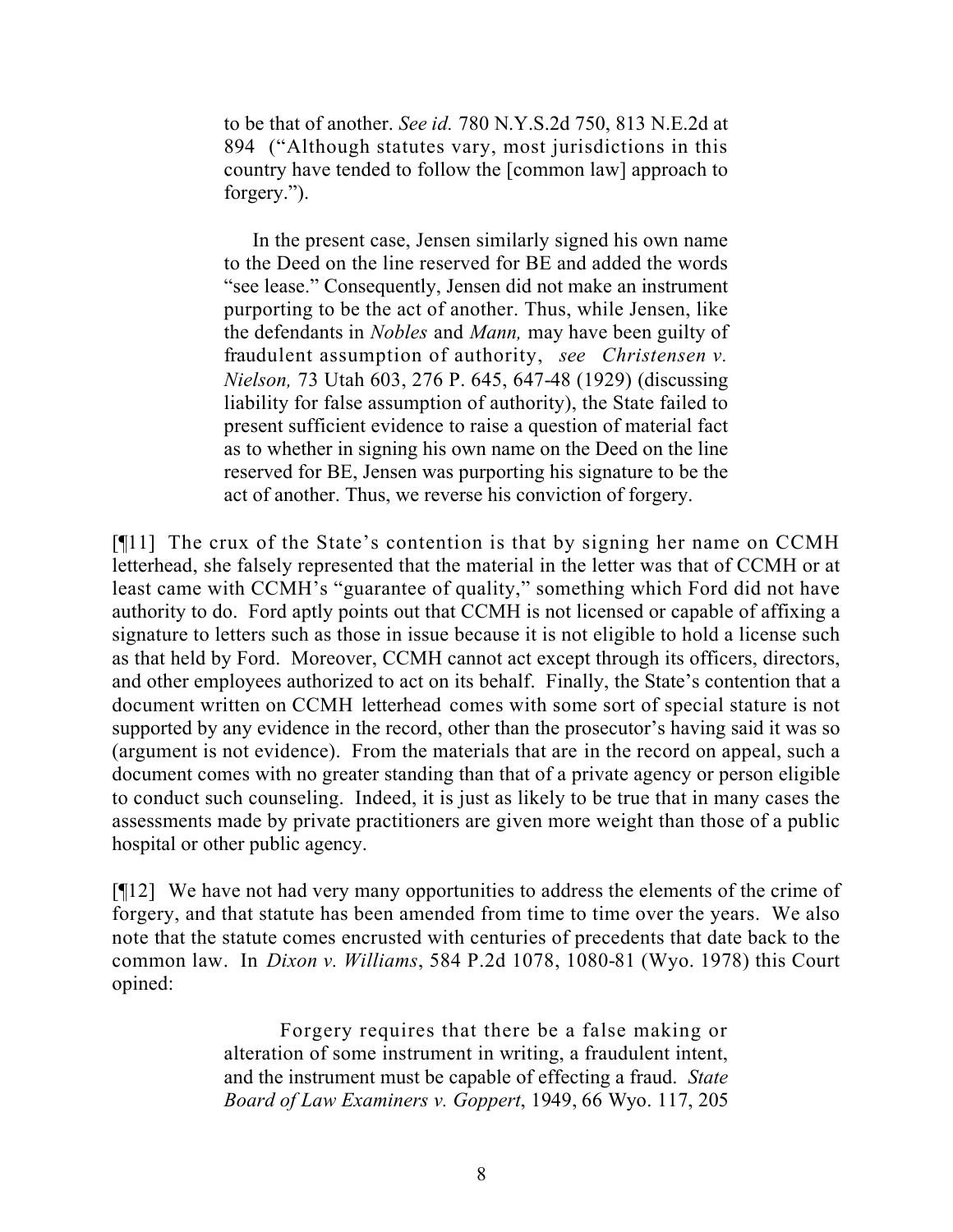P.2d 124, 135. See as well, *Santolini v. State*, 1895, 6 Wyo. 110, 42 P. 746; *State v. Thrunk*, 1978, 157 N.J.Super. 265, 384 A.2d 906; *Finney v. State*, Ala.Crim.App.1977, 348 So.2d 876, cert. den. *Ex parte State ex rel. Attorney General*, Ala.1977, 348 So.2d 878; *United States v. Dyer*, 7th Cir. 1976, 546 F.2d 1313 (forgery at common law required proof of fraudulent intent). In this appeal, not only does the record lack any evidence whatsoever of an intent on the part of defendant to defraud, it in fact indicates exactly the contrary; that the checks written by the defendant and signed with plaintiff's name were used to pay legitimate corporate debts arising from the daily operations of the corporation itself. Nowhere is it even hinted, much less alleged that defendant pursued his course of action with an intent or desire to defraud anyone. With such evidence, there is no way to infer an intent to defraud. *State v. Grider*, 1955, 74 Wyo. 88, 284 P.2d 400, reh. den. 74 Wyo. 111, 288 P.2d 766. Absent the required element of fraudulent intent, there is no crime or criminal activity established. Plaintiff's agreement thus could not be found to render the buy-sell agreement void on the ground that the crime of forgery had been committed. Under these circumstances, in which innocence is so apparent and the offending consideration was included in the agreement only upon the demand of the clearly innocent party, public policy does not require that the entire agreement be stricken if, as here, other consideration is present to sustain the contract.

Also see 37 C.J.S. *Forgery*, *supra*, §§ 1, 3, 6, 7, and 8.

[¶13] Although it is a civil case, we are nonetheless persuaded that the *Dixon* case applies to the circumstances here. There is no hint that Ford acted with "intent to defraud" anyone or that anyone was actually defrauded.

[¶14] In the case *Grable v. State*, 649 P.2d 663, 676 (Wyo. 1982) we held:

The crime of forgery as defined in the Wyoming statute is one requiring specific intent. Prior cases have characterized the requisite intent as a "fraudulent intent." *Dixon v. Williams*, Wyo., 584 P.2d 1078 (1978); *State Board of Law Examiners v. Goppert*, 66 Wyo. 117, 205 P.2d 124 [1949]. The statutory language, however, defining this offense is not as limited as the appellant's argument would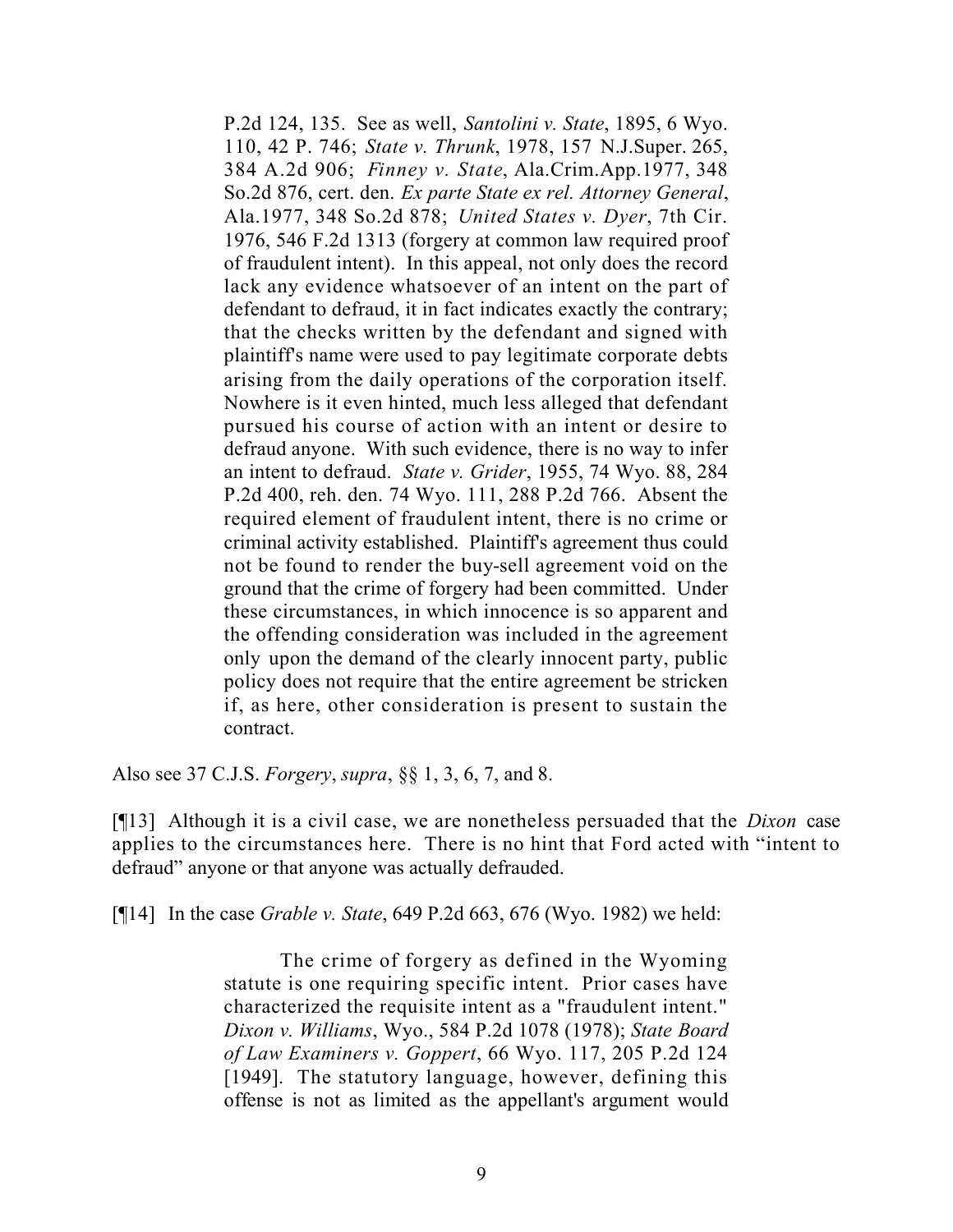assume. Section 6-17, W.S.1957, provides in pertinent part that:

"Every person who shall falsely make, alter, forge or counterfeit \* \* \*; or shall utter, publish, pass, or attempt to pass as true and genuine, or cause to be uttered, published or passed, or attempted to be passed, as true and genuine, any of the above named false, altered, forged or counterfeited matters \* \* \* (knowing the same to be false, altered, forged or counterfeited) with intent to prejudice, damage or defraud any person or persons, body politic, corporate,  $***$  shall be guilty of forgery  $***$ . (Emphasis added.)

It must be remembered that Oil Resources had in its possession a stolen oil well pumping unit. One of the possible results of the forged documents is that in an action by Oil Resources to recover the purchase price a finder of fact might have been persuaded that the oil well pumping unit in fact was not stolen. In this regard it is important to remember that the identification shown on the invoices for the oil well pumping unit was carefully made to match the spurious tag which had been placed on the oil well pumping unit. None of the principals had been accused of the theft of the oil pumping unit at the time these documents were forged, and the intent in issue was their intent at that time. Their conduct was as consistent with an effort to avoid civil liability as it was with an attempt to evade the authorities. This is only one obvious possibility of prejudice or damage to Oil Resources.

There are no such circumstances present in this case that could serve to sustain the "intent to defraud" requirement in the statute as it is now formulated.

[¶15] In the treatise 3 Wayne R. LaFave, *Substantive Criminal Law* § 19.7(j)(5) (2<sup>nd</sup> ed. 2003 and 2010-11 Supp.), this definitional paragraph is included:

> (5) **Forgery.** Forgery is a crime aimed primarily at safeguarding confidence in the genuineness of documents relied upon in commercial and business activity. Though a forgery, like false pretenses, requires a lie, it must be a lie about the document itself: the lie must relate to the genuineness of the document. A foreman who pads the timeroll by crediting himself with working more hours than he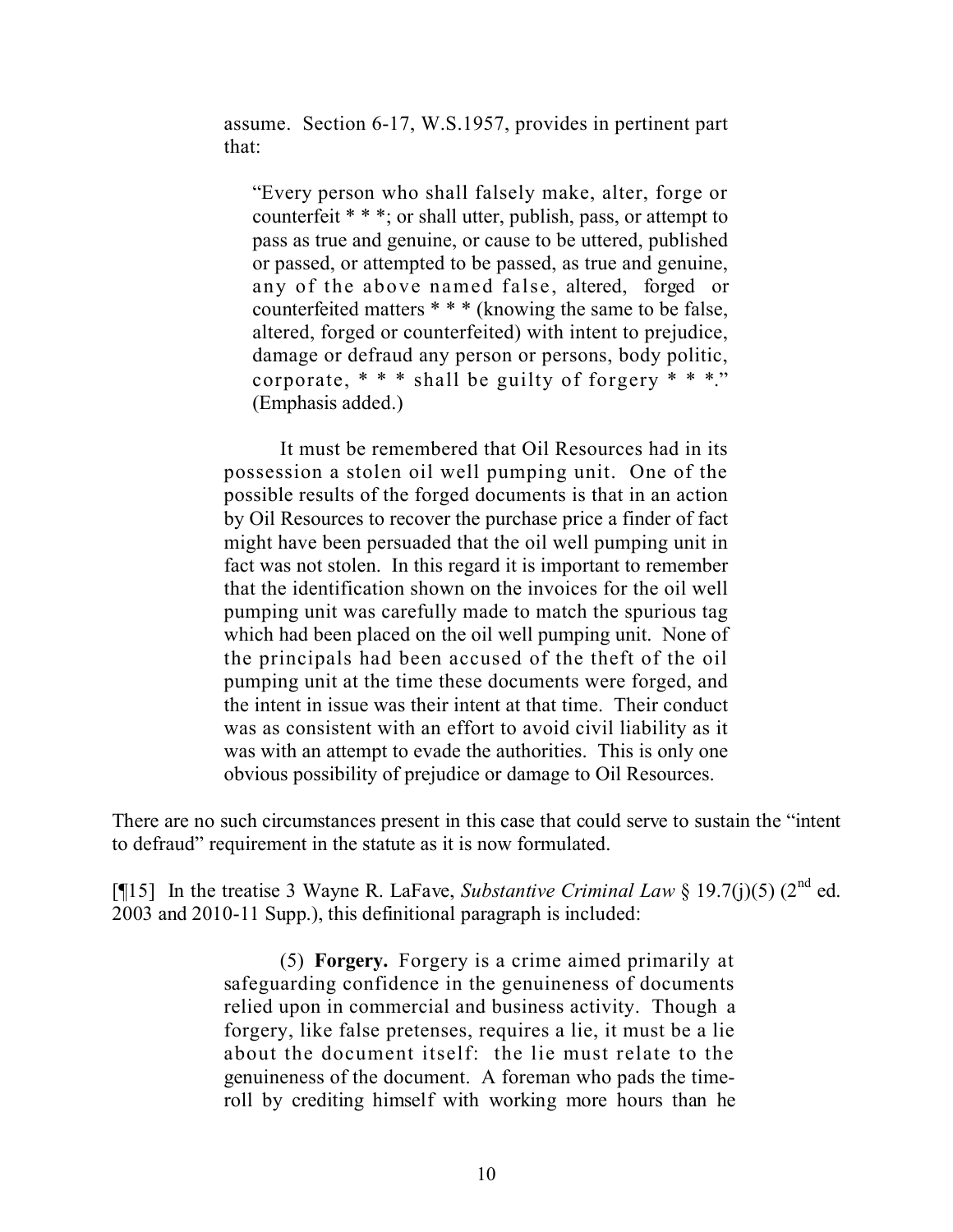actually has worked does not commit forgery, since his lie relates to something other than the genuineness of the timeroll. If, because of his misrepresentation, he successfully obtains money which he has not earned, he has committed false pretenses; if his plan does not deceive, his crime is probably attempted false pretenses.

Forgery, like false pretenses, requires an intent to defraud, but, unlike false pretenses, it does not require that anyone be actually defrauded of his money or property. One who has never had a chance to pass his forged document, or whose forgery is spotted when he tries to pass it, is nevertheless guilty of forgery. If he is successful in passing the forged document, receiving property or money for it, he is no doubt guilty of the crime of false pretenses in addition to that of forgery, much as one who breaks and enters a dwelling house with intent to steal, and then does steal, is guilty of both burglary and larceny.

[¶16] 10A Uniform Laws Annotated (ULA), § 224.1 (2001 and 2011 Cum. Supp.) contains the Model Penal Code. It provides this commentary on the model statute which is similar to Wyoming's forgery statute:

> The most important offense [in this Section] is forgery, defined in Section 224.1. A separate forgery offense is needed in order to recognize the special effectiveness of forgery as a means of undermining public confidence in important symbols of commerce and as a means of perpetrating widespread fraud. As drafted in the Model Code, the offense also extends to documents that do not have legal or commercial significance. Thus, for example, forgery of a college diploma or a medical license is covered, in addition to the usual range of items such as a deed, a check, or a will. The term "writing" is also defined to include money, stamps, and other documents traditionally treated under the separate offense of counterfeiting. **The prohibited conduct is drafted so as to focus the offense upon falsity as to genuineness or authenticity, rather than upon the falsity of any statement contained in a legitimate document.** The offense is graded as a felony of the second degree in the case of certain listed documents which require special expertise to execute, which can readily be the means of perpetrating widespread fraud, and the forgery of which can undermine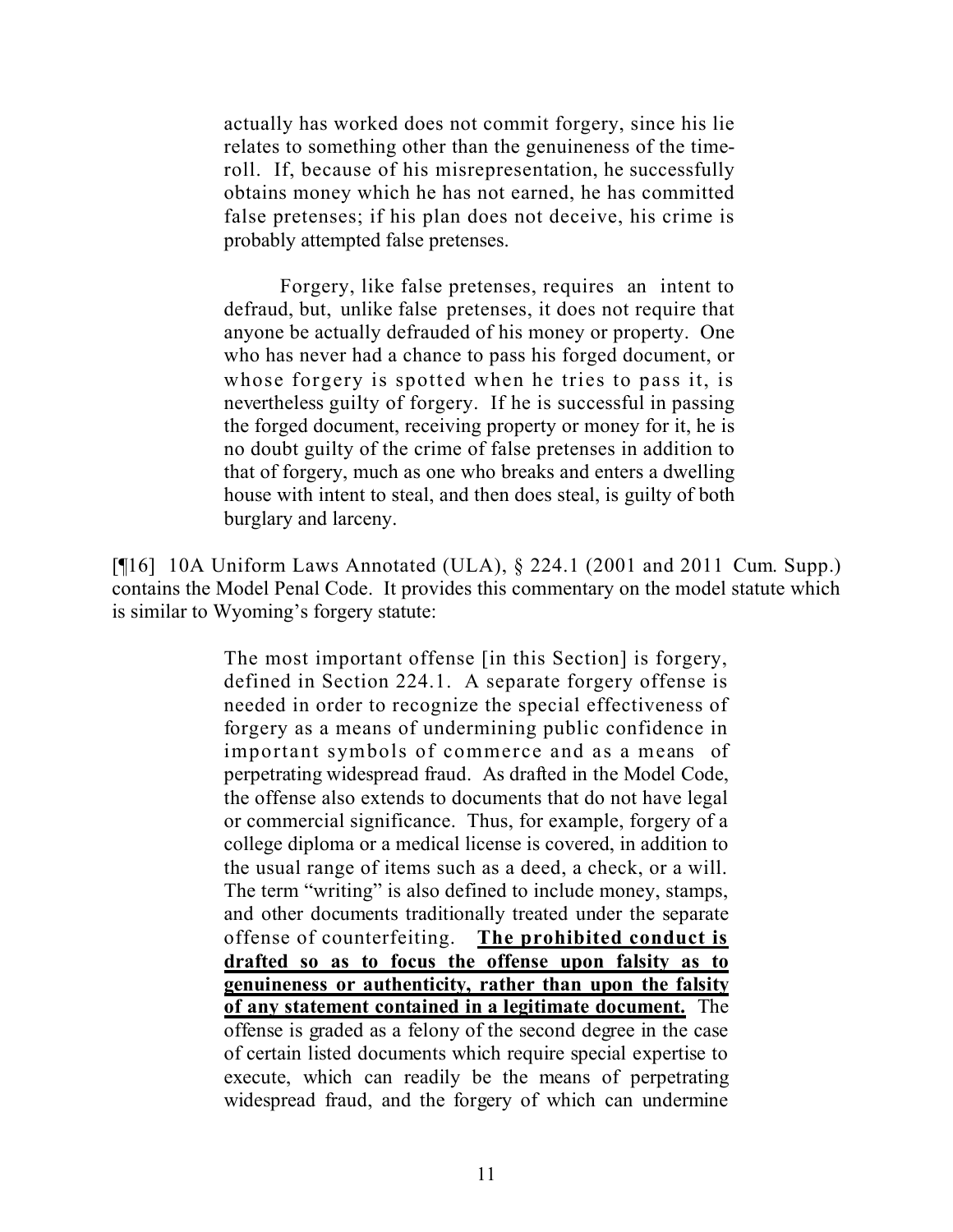confidence in widely circulating instruments representing wealth. Forgery of documents affecting legal relations is a felony of the third degree, while forgery of other documents is a misdemeanor. [Emphasis added.]

The use of CCMH stationery was, at worst, some sort of "falsity" of a statement contained in a legitimate document.

[¶17] We hold that the district court abused its discretion in denying Ford's motion for judgment of acquittal because the evidence was insufficient to prove beyond a reasonable doubt that Ford acted with the intent to defraud.

# **CONCLUSION**

[¶18] The district court abused its discretion in denying Ford's motion for judgment of acquittal. We reverse the district court's judgment and sentence and remand this matter to the district court with directions that the information be dismissed with prejudice.